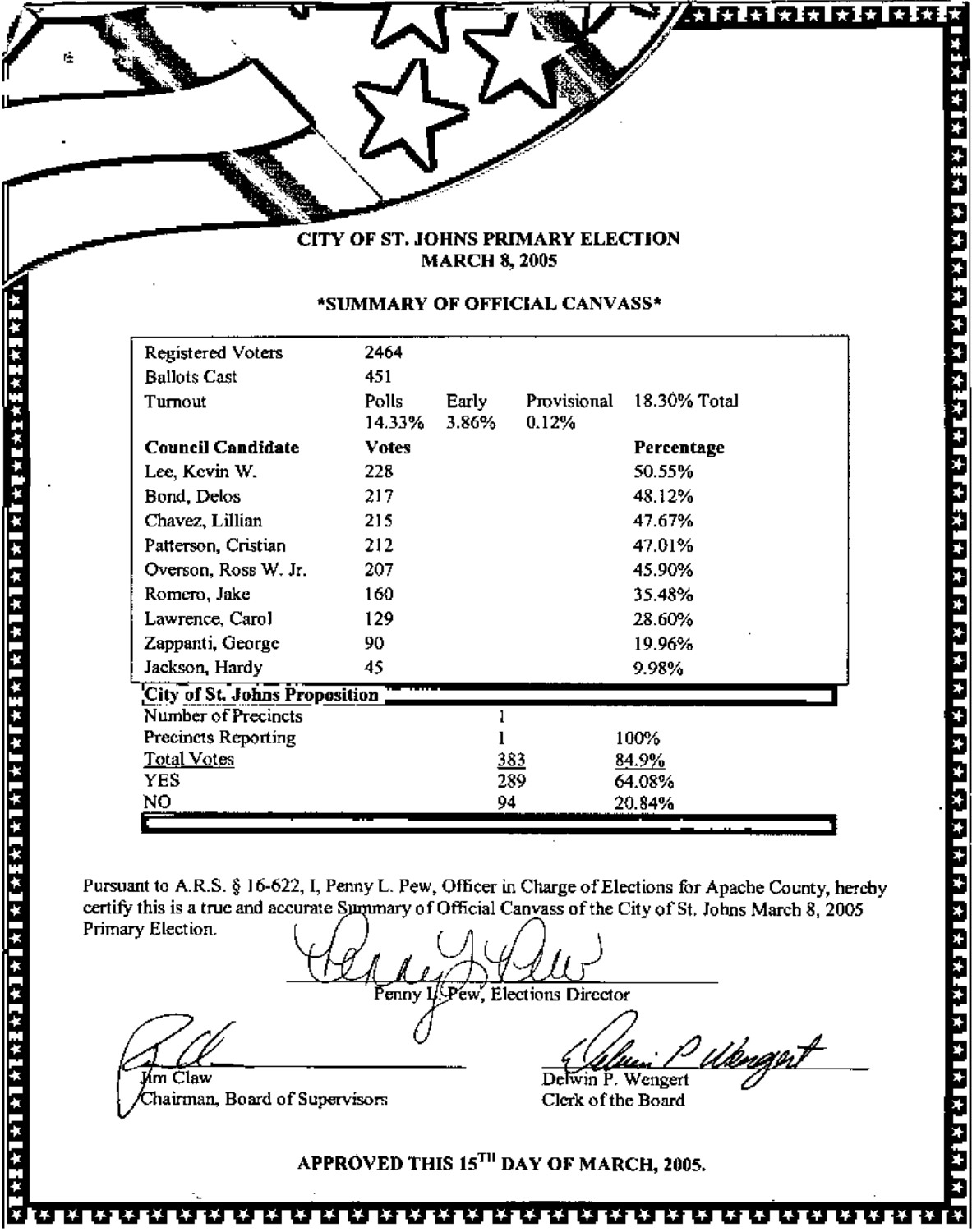#### CITY OF ST. JOHNS PRIMARY ELECTION **MARCH 8, 2005**

#### \*SUMMARY OF OFFICIAL CANVASS\* ŵ.

| Registered Voters                 | 2464    |       |             |              |
|-----------------------------------|---------|-------|-------------|--------------|
| <b>Ballots Cast</b>               | 451     |       |             |              |
| Turnout                           | Polls   | Early | Provisional | 18.30% Total |
|                                   | 14.33%  | 3.86% | 0.12%       |              |
| <b>Council Candidate</b>          | Votes · |       |             | Percentage   |
| Lee, Kevin W.                     | 228     |       |             | 50.55%       |
| Bond, Delos                       | 217     |       |             | 48.12%       |
| Chavez, Lillian                   | 215     |       |             | 47.67%       |
| Patterson, Cristian               | 212     |       |             | 47.01%       |
| Overson, Ross W. Jr.              | 207     |       |             | 45.90%       |
| Romero, Jake                      | 160     |       |             | 35.48%       |
| Lawrence, Carol                   | 129     |       |             | 28.60%       |
| Zappanti, George                  | 90      |       |             | .19.96%      |
| Jackson, Hardy                    | 45      |       |             | 9.98%        |
| City of St. Johns Proposition 22% |         |       |             |              |
| Number of Precincts               |         |       |             |              |
| Precincts Reporting               |         |       |             | 100%         |
| <b>Total Votes</b>                |         |       | 383         | 84.9%        |
| <b>YES</b>                        |         |       | 289         | 64.08%       |
| NO                                |         |       |             | 20.84%       |
|                                   |         |       |             |              |

Pursuant to A.R.S. § 16-622, L, Penny L. Pew, Officer in Charge of Elections for Apache County, hereby certify this is a true and accurate Summary of Official Canyass of the City of St. Johns March 8, 2005 Primary Election.

ç.

à,

й'n

Pew, Elections Director Fenn:

52

رو <sub>گوهه</sub> ته

ш,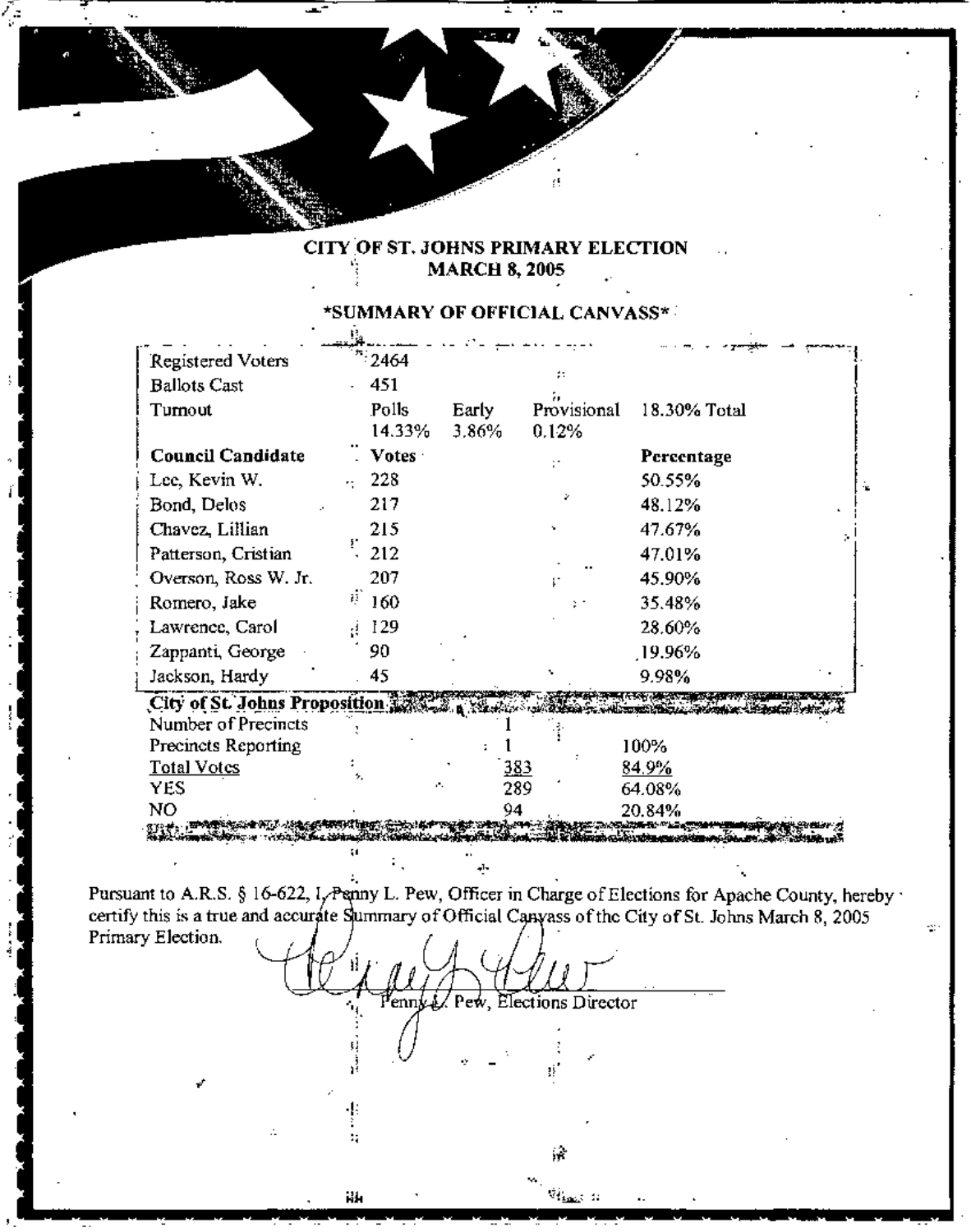### Election Summary Report City of St. Johns Summary For JURISDICTION WIDE, All Counters, All Races Official Results

Registered Voters 2464

Precincts Reporting

**Total Votes** 

**YES** 

NO<sub></sub>

 $\ddot{\phantom{a}}$ 

 $\mathcal{C}^{\mathcal{C}}$  is a

ţ

Ì

 $\sigma_{\rm 200}$  ,  $\sigma_{\rm 200}$ 

| City of St. Johns      |     |       |             |
|------------------------|-----|-------|-------------|
|                        |     | Total |             |
| Number of Precincts    |     |       |             |
| Precincts Reporting    |     |       | 100.0<br>Ø, |
| <b>Total Votes</b>     |     | 1504  | 333.5<br>Fь |
| LEE, KEVINW.           | NP  | 228   | 50.55%      |
| BOND, DELOS            | NP  | 217   | 48.12%      |
| CHAVEZ, LILLIAN        | NP. | 215.  | 47.67%      |
| PATTERSON, CRISTIAN    | NP  | 212   | 47.01%      |
| OVERSON, ROSS W. JR.   | NP  | 207   | 45.90%      |
| ROMERO, JAKE           | NP  | 160   | 35.48%      |
| LAWRENCE, CAROL        | NP  | 129.  | 28.60%      |
| ZAPPANTI, GEORGE       | NP  | 90.   | 19.96%      |
| JACKSON, HARDY         | NP  | 45    | 9.98%       |
|                        |     |       |             |
| City of SJ Proposition |     |       |             |
| Number of Precincts    |     | Total |             |

 $\overline{\text{NP}}$ 

 $NP$ 

¢

٠Į Ţ

ÿ.  $\ddot{\phantom{a}}$ 

J,

ωú

ä,

Num. Report Precinct 1 - Num. Reporting 1 100.00%

Date:03/09/05

Time:09:34:20

Page:1 of I

Ă,

complete process and capture

 $\sim$   $\sim$ 

383

289

94

1 100.0 %

84.9%

64.08%

20.84%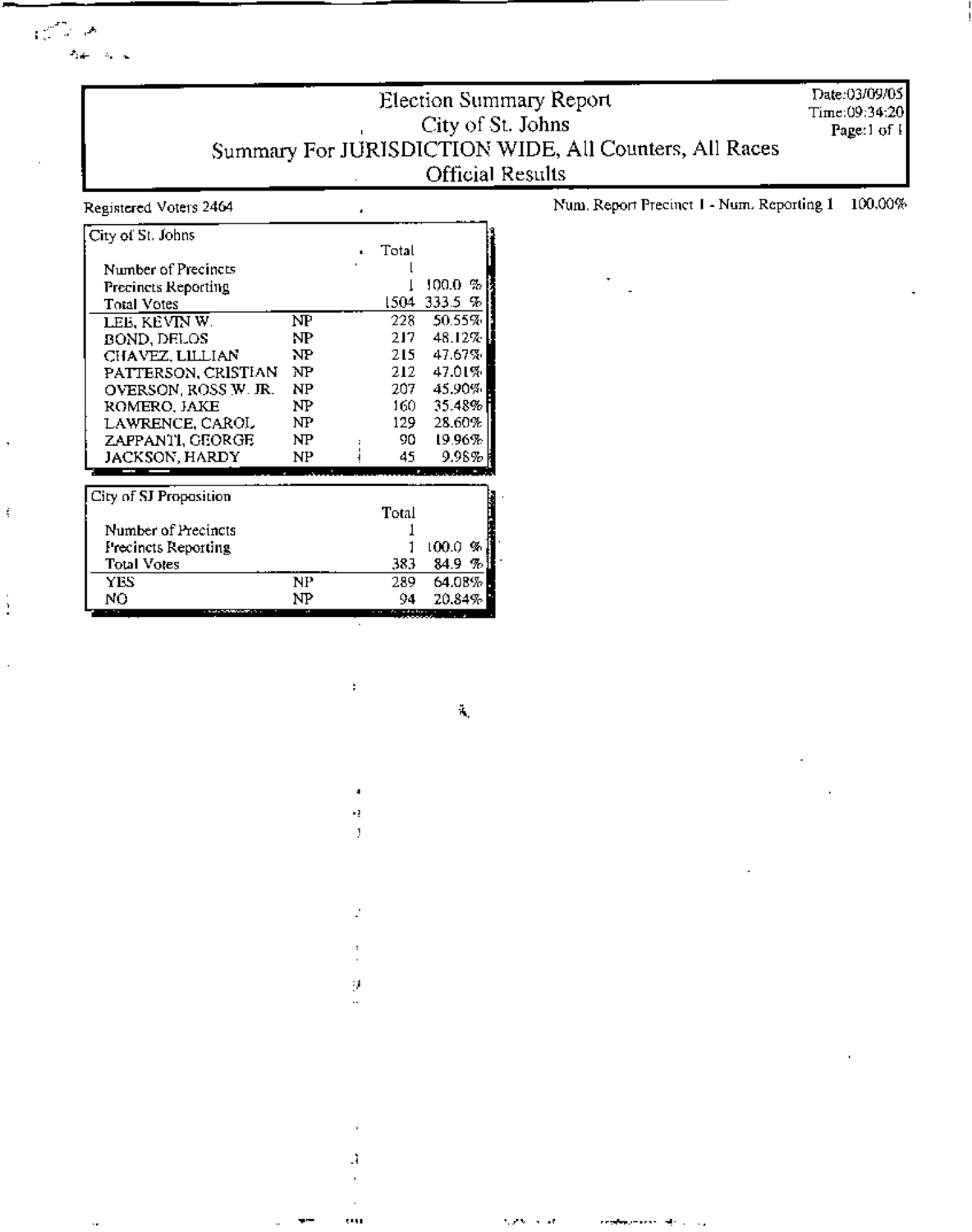## Statement of Votes Cast City of St. Johns SOVC For JURISDICTION WIDE, All Counters, All Races Official Results

Date:03/09/05 Time:09:32:09<br>Page:1 of 3

القاسم

 $\mathbf{u}$  $\mathbf{z}_{\text{max}}$ 

 $\sim$ 

|                          |                | City of St Johns |                            |            |                           |            |                        |            |                         |           |                          |        |  |
|--------------------------|----------------|------------------|----------------------------|------------|---------------------------|------------|------------------------|------------|-------------------------|-----------|--------------------------|--------|--|
|                          | Reg.<br>Voters | Total<br>Votes   | <b>BOND, DELOS</b><br>(NP) |            | ICHAVEZ.<br>LILLIAN (NP). |            | JACKSON,<br>HARDY (NP) |            | LAWRENCE.<br>CAROL (NP) |           | LLEE. KEVIN W.<br>  (NP) |        |  |
| <b>JURISDICTION WIDE</b> |                |                  |                            |            |                           |            |                        |            |                         |           |                          |        |  |
| CORONADO, ST. JOHNS      |                |                  |                            |            |                           |            |                        |            |                         |           |                          |        |  |
| Polling                  | 2464           | 1170             | 181                        | 51.27%     | LSG.                      | 44.19%     | 29.                    | 8.22%      | 96.                     | 27.20%    | 190 -                    | 53.82% |  |
| Early                    | 2464           | 322              | 36.                        | 37.89%     | 57.                       | 60.00%     | 13                     | 13.68%     | 30.                     | 31.58%    | 38.                      | 40.00% |  |
| <b>Provisional</b>       | 2464           | 12               | u                          | 0.00%      | 2.                        | 66.67%     |                        | 3 100.00%  |                         | 3 100 00% | 0.                       | 0.00%  |  |
| Total                    | 2464           | 1504             | 217.                       | 48.12%     |                           | 215 47.67% | 45                     | 9.98%      | 129.                    | 28.60%    | 22B I                    | 50.55% |  |
| Total                    |                | $\cdot$          |                            |            |                           |            |                        |            |                         |           |                          |        |  |
| Polling                  | 2464           | 1170             | 18 L                       | 51.27%     | เรด                       | 44.19%     | 29.                    | 8.22%      | 96.                     | 27.20%    | 190.                     | 53.82% |  |
| Early                    | 2464           | 322              | 36.                        | 37.89%     | 57.                       | 60.00%     | 13                     | 13.68%     | 30.                     | 31.58%    | 38                       | 40.00% |  |
| Provisional              | 2464           | 12               | 0                          | 0.00%      |                           | 66.67%     |                        | 3 JO0 00%. |                         | 3 100.00% | Ð                        | 0.00%  |  |
| Total                    | 2464           | 1504             |                            | 217 48.12% |                           | 215 47.67% | 45                     | 9.98%      | l 29                    | 28.60%    | 228                      | 50 55% |  |

٩

**Convertised Service** 

'n,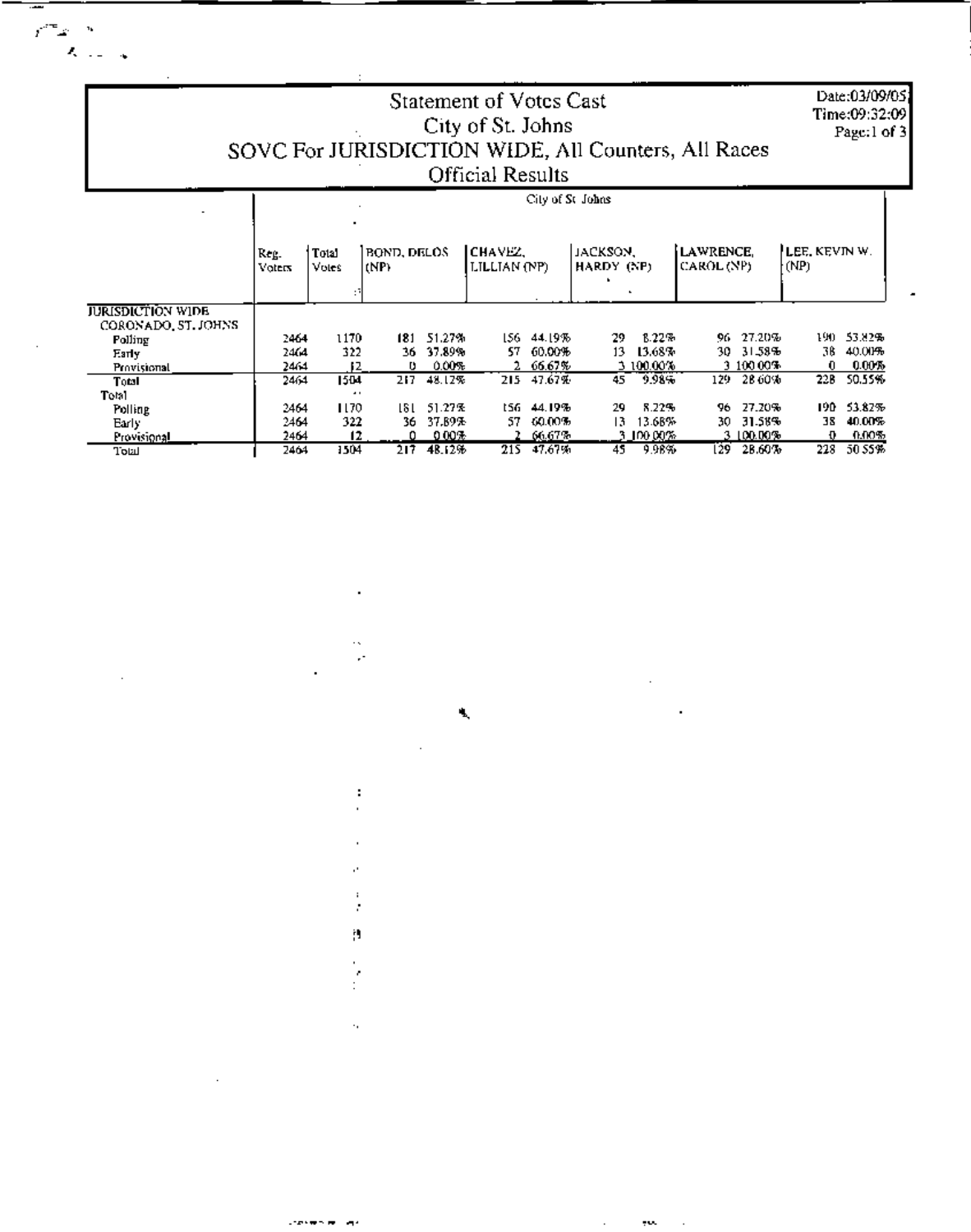## Statement of Votes Cast SECTION WIDE, All Counters, All Races<br>SOVC For JURISDICTION WIDE, All Counters, All Races **Official Results**

Date:03/09/05 Time:09:32:09 Page:2 of 3

Ì.

City of St. Johns

|                          | OVERSON.<br>ross w. Jr.<br>(NP) |        | PATTERSON.<br>CRISTIAN (NP) |        | (NP) |            | ROMERO. JAKE   ZAPPANTI.<br>GEORGE (NP) |        |
|--------------------------|---------------------------------|--------|-----------------------------|--------|------|------------|-----------------------------------------|--------|
| <b>JURISDICTION WIDE</b> |                                 |        |                             |        |      |            |                                         |        |
| CORONADO, ST. JOHNS      |                                 |        |                             |        |      |            |                                         |        |
| Polline                  | 161                             | 45.61% | 170.                        | 48.16% | 120. | -33.99%    | 66                                      | 18.70% |
| Early                    | 45                              | 47.37% | 41                          | 43.16% | 39.  | 41.05%     | 23.                                     | 24.21% |
| Provisional              |                                 | 33.33% |                             | 33.33% |      | -33.33%    |                                         | 33.33% |
| Total                    | 207.                            | 45.90% | 212                         | 47.01% |      | ዘበ0 35.48% | 90                                      | 19.96% |
| Total                    |                                 |        | . .                         |        |      |            |                                         |        |
| Polling                  | i6t.                            | 45.61% | 170                         | 48.16% | 120- | 33.99%     | 66                                      | 18.70% |
| Early                    | 45.                             | 47.37% | 41                          | 43.16% | 39.  | 41.05%     | 23                                      | 24.21% |
| Provisional              |                                 | 33.33% |                             | 33.33% |      | 33.33%     |                                         | 333396 |
| Total                    | 207                             | 45.90% | 212                         | 47.01% | 16D. | 35.48%     | 90                                      | 19.96% |

 $\mathcal{C}_{\mathbf{r}}$ 

Ì

ų  $\left\vert \right\vert$ ويستدرد

 $\mathcal{L}^{\dagger}$ 

Á.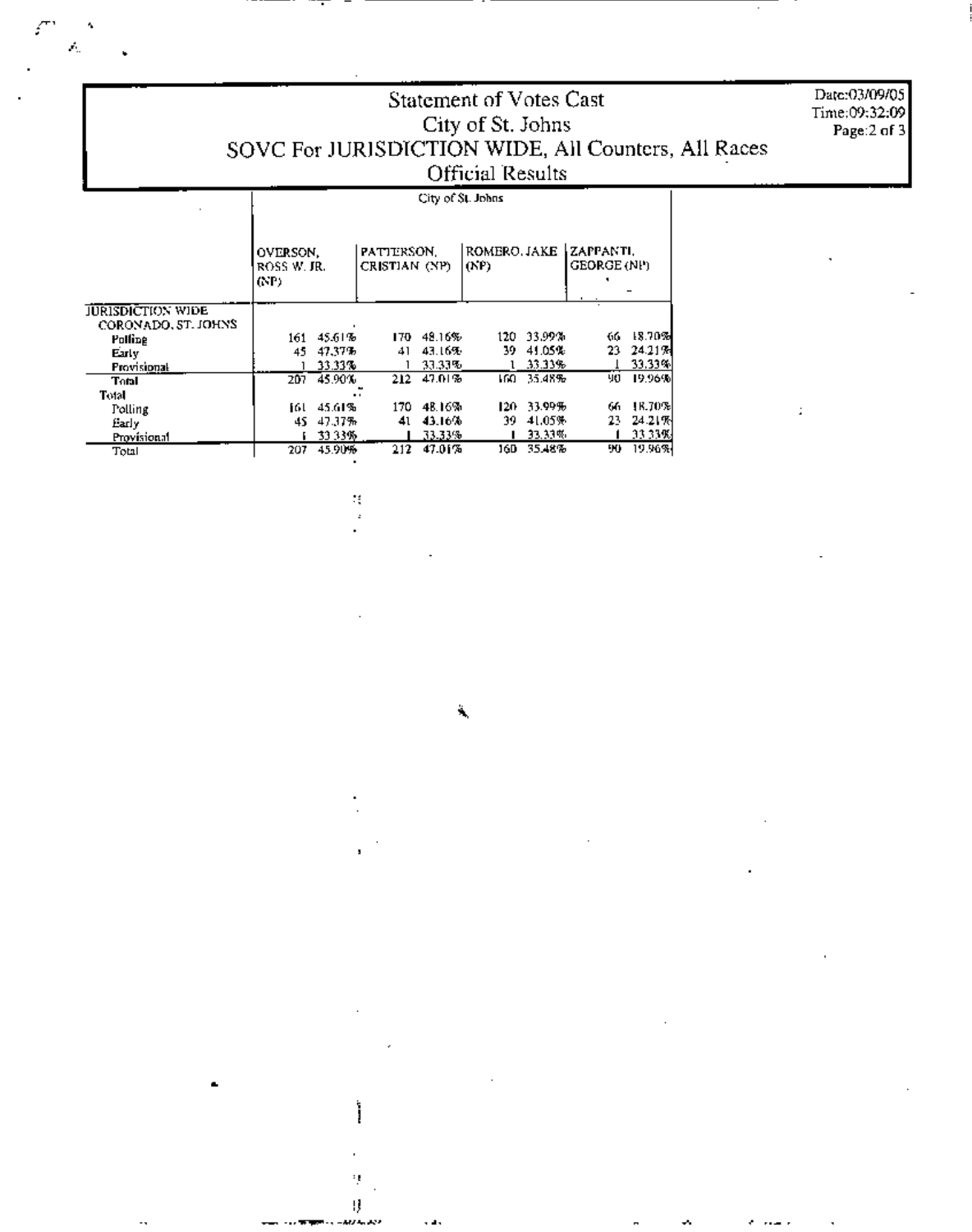# Statement of Votes Cast Statement of Vetes Cust.<br>City of St. Johns<br>SOVC For JURISDICTION WIDE, All Counters, All Races<br>Official Results

Date:03/09/05 Time:09:32:09 Page:3 of 3

 $\vec{q}$ 

| ÷                                               | City of SJ Proposition |                |          |        |          |          |  |  |  |  |  |
|-------------------------------------------------|------------------------|----------------|----------|--------|----------|----------|--|--|--|--|--|
| ٠                                               | Kcg.<br>Voters         | Total<br>Votes | YES (NP) |        | NO (NP). |          |  |  |  |  |  |
| <b>JURISDICTION WIDE</b><br>CORONADO, ST. JOHNS |                        |                |          |        |          |          |  |  |  |  |  |
| Polling                                         | 2464                   | 298            | 229.     | 64.87% | 69       | 19.55%   |  |  |  |  |  |
| Early                                           | 2464                   | 84             | 59       | 62.11% | 25       | 26.32%   |  |  |  |  |  |
| Provisional                                     | 2464                   |                |          | 33.33% | o        | 0.00%    |  |  |  |  |  |
| Total                                           | 2464                   | 383            | 289      | 64.06% | 94       | 20.84%   |  |  |  |  |  |
| Total                                           |                        |                |          |        |          |          |  |  |  |  |  |
| Polling                                         | 2464                   | 298            | 229      | 64.87% | 69       | 19.55%   |  |  |  |  |  |
| Early                                           | 2464                   | 84             | 59       | 62.11% | 25       | 26.32%   |  |  |  |  |  |
| Provisional                                     | 2464                   |                |          | 33.33% | 0        | $0.00\%$ |  |  |  |  |  |
| Total                                           | 2464                   | 383            | 289      | 64.08% | 94       | 20.84%   |  |  |  |  |  |

y

 $\mathbf{X}_\mathrm{c}$ 

ł,

 $\frac{3}{2}$ l,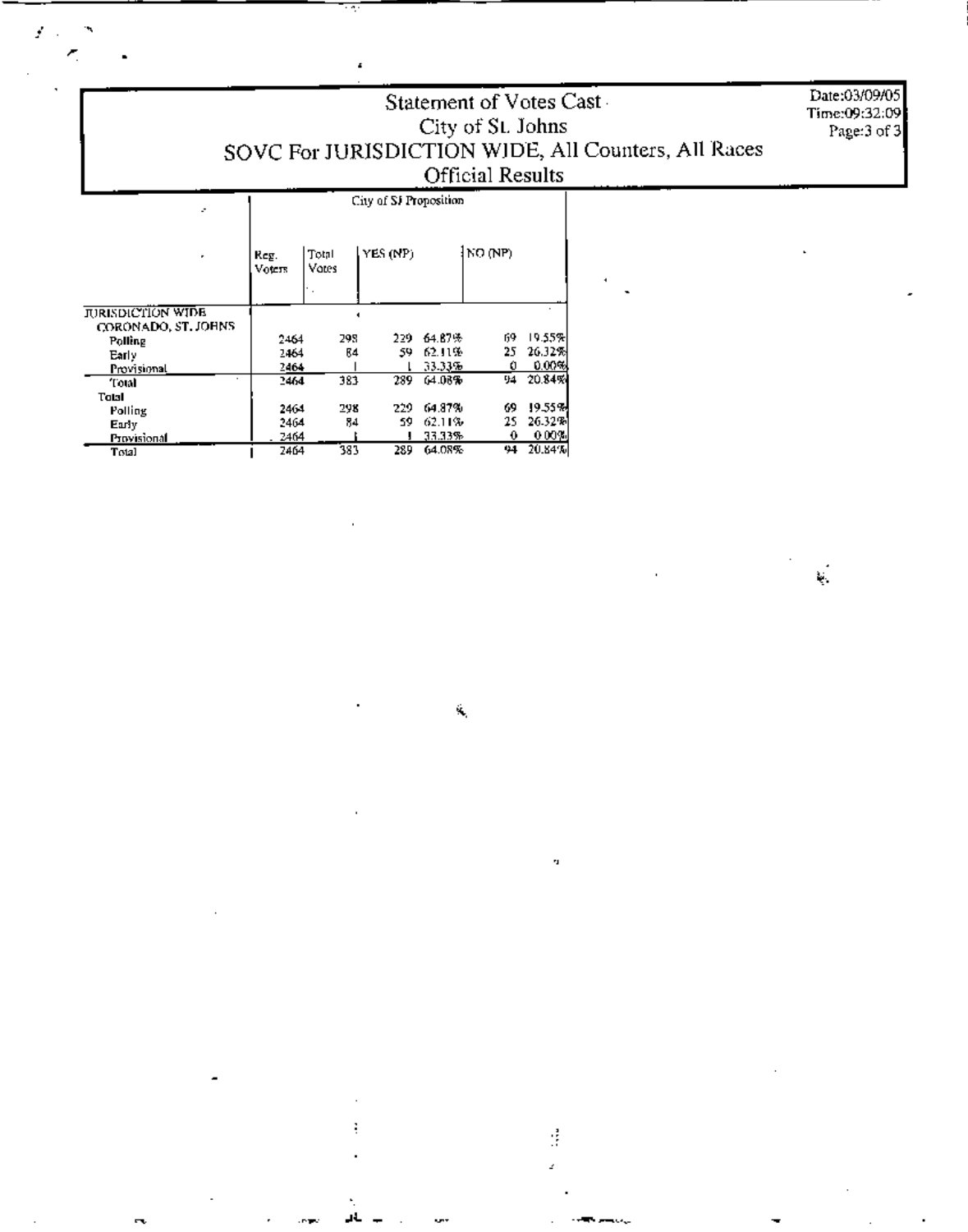|                                          | <b>Statement of Votes Cast</b><br>City of St. Johns<br>SOVC For JURISDICTION WIDE, All Counters, All Races<br><b>TURN OUT</b><br>Cards<br>l %.<br>Reg.<br>Turnout<br>Cast<br>Voters<br>×,<br>14.33%<br>353<br>2464<br>Polling<br>3.86%<br>2464<br>95<br>Early<br>0.12%<br>2464<br>Provisional<br>451.<br>18.30%<br>2464<br>Total<br>Tatal<br>14.33%<br>$-353$<br>2464<br>Polling<br>3.86%<br>95<br>2464 |     |        |   |  |  |  |  |
|------------------------------------------|---------------------------------------------------------------------------------------------------------------------------------------------------------------------------------------------------------------------------------------------------------------------------------------------------------------------------------------------------------------------------------------------------------|-----|--------|---|--|--|--|--|
|                                          |                                                                                                                                                                                                                                                                                                                                                                                                         |     |        |   |  |  |  |  |
|                                          |                                                                                                                                                                                                                                                                                                                                                                                                         |     |        |   |  |  |  |  |
| JURISDICTION WIDE<br>CORONADO, ST. JOHNS |                                                                                                                                                                                                                                                                                                                                                                                                         |     |        |   |  |  |  |  |
|                                          |                                                                                                                                                                                                                                                                                                                                                                                                         |     |        |   |  |  |  |  |
|                                          |                                                                                                                                                                                                                                                                                                                                                                                                         |     |        |   |  |  |  |  |
|                                          |                                                                                                                                                                                                                                                                                                                                                                                                         |     |        |   |  |  |  |  |
|                                          |                                                                                                                                                                                                                                                                                                                                                                                                         |     |        |   |  |  |  |  |
|                                          |                                                                                                                                                                                                                                                                                                                                                                                                         |     |        |   |  |  |  |  |
|                                          |                                                                                                                                                                                                                                                                                                                                                                                                         |     |        |   |  |  |  |  |
| Early                                    | 2464                                                                                                                                                                                                                                                                                                                                                                                                    |     | 0.12%  |   |  |  |  |  |
| <b>Provisional</b><br>Total              | 2464                                                                                                                                                                                                                                                                                                                                                                                                    | 451 | 18.30% | ٠ |  |  |  |  |

 $\bar{\phantom{a}}$ 

 $\mathcal{C}$ 

.

l,

 $\overline{a}$ 

 $\overline{a}$ 

 $\mathbf{r}$ 

 $\overline{a}$ 

 $\sigma$ 

 $\mathbf{A}$  :

J.

 $\mathcal{A}$ 

 $\cdot$ 

 $\mathbb{Z}^n$  .

 $\pm$ 

 $\bar{p}^2$ 

l,

 $\frac{1}{2} \sum_{i=1}^{n} \frac{1}{2}$ 

 $\boldsymbol{r}$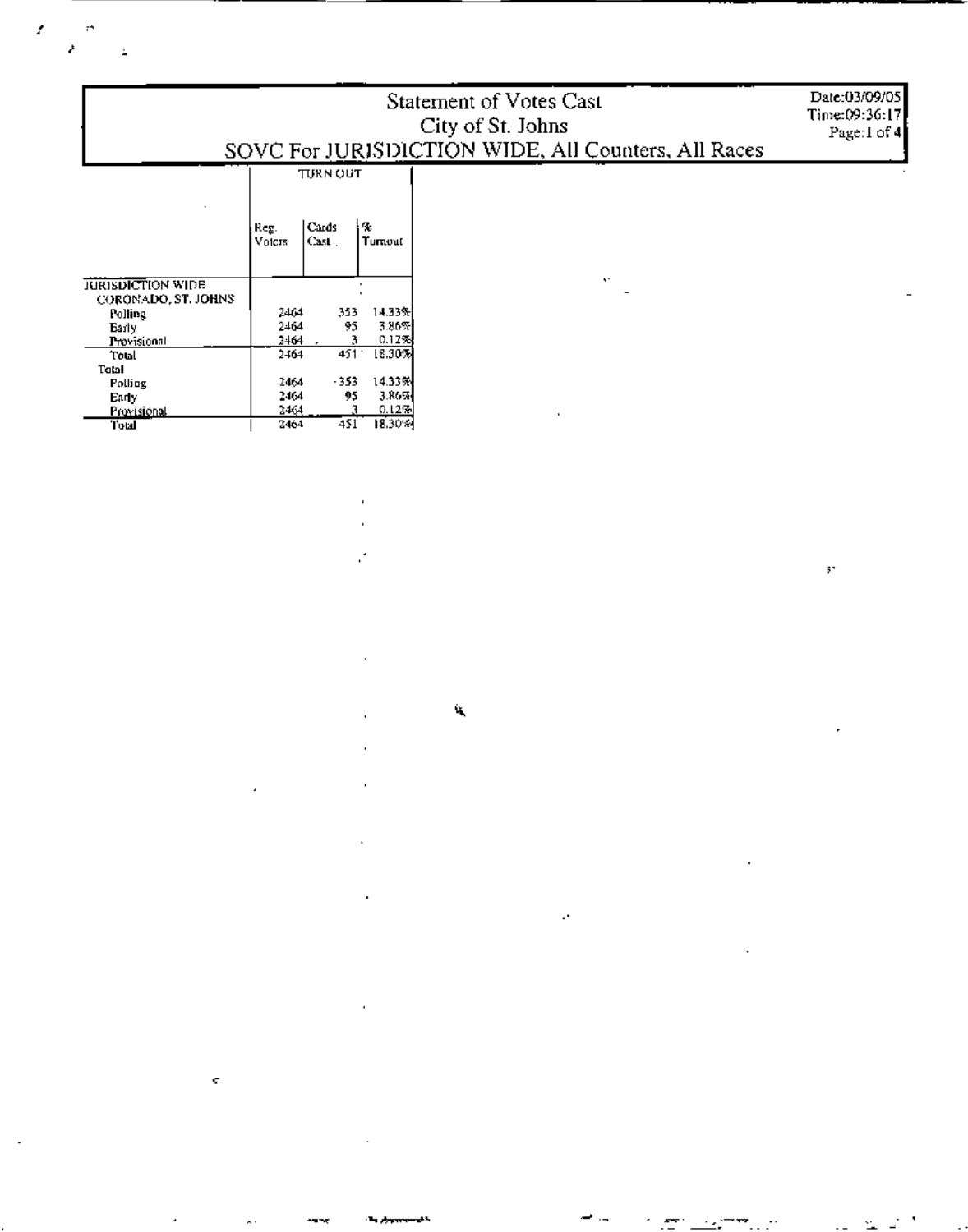|                                                                                                      | Date:03/09/05<br><b>Statement of Votes Cast</b><br>Time:09:36:17<br>City of St. Johns<br>Page: $2 \text{ of } 4$<br>SOVC For JURISDICTION WIDE, All Counters, All Races |                                                                                                                                                                                                  |                           |                        |                                        |                          |                                      |                   |                                   |                  |                                   |  |
|------------------------------------------------------------------------------------------------------|-------------------------------------------------------------------------------------------------------------------------------------------------------------------------|--------------------------------------------------------------------------------------------------------------------------------------------------------------------------------------------------|---------------------------|------------------------|----------------------------------------|--------------------------|--------------------------------------|-------------------|-----------------------------------|------------------|-----------------------------------|--|
|                                                                                                      | Keg.<br>Voters                                                                                                                                                          | City of St. Johns<br>LAWRENCE,<br>JACKSON.<br>BOND, DELOS<br>  CHAVEZ,<br>Times -<br>Total<br>LILLIAN (NP)<br>HARDY (NP)<br>CAROL (NP)<br>(NP)<br><b>Votes</b><br>Counted <sup>1</sup><br>15.124 |                           |                        |                                        |                          |                                      |                   |                                   |                  |                                   |  |
| <b>JURISDICTION WIDE</b><br>CORONADO, ST. JOHNS<br>Polling<br>Early<br>Provisional<br>Total<br>Total | 2464<br>2464<br>2464<br>2464                                                                                                                                            | 353<br>95<br>451                                                                                                                                                                                 | 1170<br>322<br>l2<br>1504 | 18 I<br>36<br>0<br>217 | 15.47%<br>11.18%<br>0.00%<br>14.43%    | 156.<br>57<br>- 2<br>215 | 13.33%<br>17.70%<br>16.67%<br>14,30% | 29.<br>13.<br>45. | 2.48%<br>4.04%<br>25.00%<br>2.99% | 96<br>30.<br>129 | 821%<br>9.32%<br>25.00%<br>8.58%  |  |
| Polling<br>Early<br>Provisional<br>Total                                                             | 2464<br>2464<br>2464<br>2464                                                                                                                                            | 353<br>95<br>451                                                                                                                                                                                 | 1170<br>322<br>42<br>1504 | 181<br>36.<br>o<br>217 | 15.47%<br>11.18%<br>$0.00\%$<br>14.43% | 156.<br>57<br>Σ.<br>215. | 13.33%<br>17.70%<br>16.67%<br>14.30% | 29.<br>13<br>45.  | 2.48%<br>4.04%<br>25.00%<br>2.99% | 96<br>30<br>129  | 8.21%<br>9.32%<br>25.00%<br>8.58% |  |

 $\ddot{\tilde{\mathbf{z}}}$ 

 $\mathbb{P}^{\star}$  $\hat{\boldsymbol{\beta}}$ 

> . ţ,

 $\ddot{\phantom{0}}$  $\ddot{\cdot}$ 

 $\mathcal{C}$ 

 $\frac{1}{3}$ 

 $\mathbf{R}^{\dagger}$ 

×.

 $\cdot$  $\overline{\textbf{a}}$ 

 $\overline{\phantom{a}}$ 

l,

 $\mathcal{F}^{(4)}$  .

 $\sim$ 

 $\alpha$ 

 $\epsilon$ 

Ĭ.

 $\mathbf{s}_\mathrm{c}$ 

l,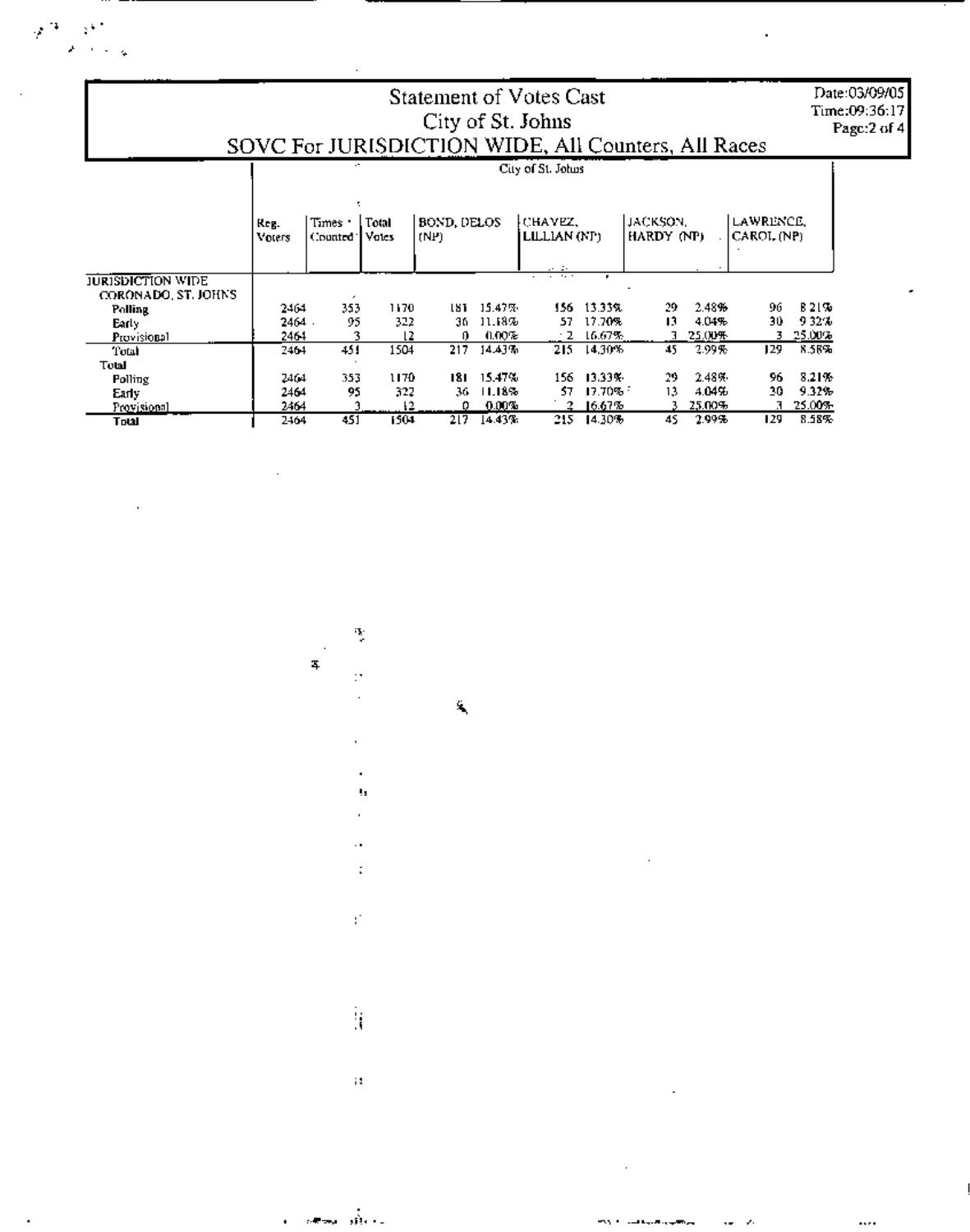|                          | Statement of Votes Cast.<br>City of St. Johns       |              |                          |        |                             |            |                      |        |                          |        |  |  |
|--------------------------|-----------------------------------------------------|--------------|--------------------------|--------|-----------------------------|------------|----------------------|--------|--------------------------|--------|--|--|
|                          | Page:3 of 4                                         |              |                          |        |                             |            |                      |        |                          |        |  |  |
|                          | SOVC For JURISDICTION WIDE, All Counters, All Races |              |                          |        |                             |            |                      |        |                          |        |  |  |
| City of St. Johns        |                                                     |              |                          |        |                             |            |                      |        |                          |        |  |  |
|                          |                                                     |              |                          |        |                             |            |                      |        |                          |        |  |  |
| r.                       |                                                     |              |                          |        |                             |            |                      |        |                          |        |  |  |
|                          | LEE, KEVEN W.<br>(NP)                               |              | LOVERSON.<br>ROSS W. JR. |        | PATTERSON.<br>CRISTIAN (NP) |            | ROMERO, JAKE<br>(NP) |        | ZAPPANTI,<br>GEORGE (NP) |        |  |  |
|                          |                                                     |              | (NP).                    |        |                             |            |                      |        |                          |        |  |  |
|                          |                                                     |              |                          |        |                             |            |                      |        |                          |        |  |  |
| <b>JURISDICTION WIDE</b> |                                                     |              |                          |        |                             |            |                      |        |                          |        |  |  |
| CORONADO, ST. JOHNS      |                                                     |              |                          |        |                             |            |                      |        |                          |        |  |  |
| Polling                  | 190                                                 | 16.24%       | 161.                     | 13.76% | 17D.                        | 14.53%     | 120.                 | 10.26% | 66                       | 5.64%  |  |  |
| Early                    | 38                                                  | 11.80%       | 45                       | 13.98% | 41                          | 12.73%     | 39.                  | 12.11% | 23                       | 7.149. |  |  |
| Provisional              |                                                     | 0.00%        |                          | 8.33%  |                             | 8.33%      |                      | 8.33%  |                          | 8.33%  |  |  |
| Total                    | 228                                                 | 15.16%       | 207.                     | 13.76% | 212                         | 14.10%     | 160.                 | 10.64% | 90                       | 5.98%  |  |  |
| لتنانآ                   |                                                     |              |                          |        |                             |            |                      |        |                          |        |  |  |
| Polling                  |                                                     | 190 16.24%   | 161                      | 13.76% | 170.                        | 14.53%     | 120.                 | 10.26% | -66                      | 5.64%  |  |  |
| Early                    |                                                     | 38.11.80%    | 45.                      | 13.98% | 41.                         | 12.73%     | 39.                  | 12.11% | 23                       | 7.14%  |  |  |
| Provisional              |                                                     | 0.00%"       |                          | 8.33%  |                             | 8.33%      |                      | 8.33%  |                          | 8.33%  |  |  |
| Total                    |                                                     | 228 - 15.16% | 207                      | 13.76% |                             | 212 14.103 | 160                  | 10.64% | 90                       | 5.98%  |  |  |
|                          |                                                     |              |                          |        |                             |            |                      |        |                          |        |  |  |

÷,

 $\ddot{z}$ 

ý

,,,

×,

l,

 $\tilde{\varphi}(\vec{r})$ 

 $\bullet$  $\mathbf{z}_0$  .

 $\ddot{\bullet}$ 

۰

 $\mathbf{\hat{a}}$ 

L.

Ĝ.

 $\ddot{\zeta}$ 

÷.